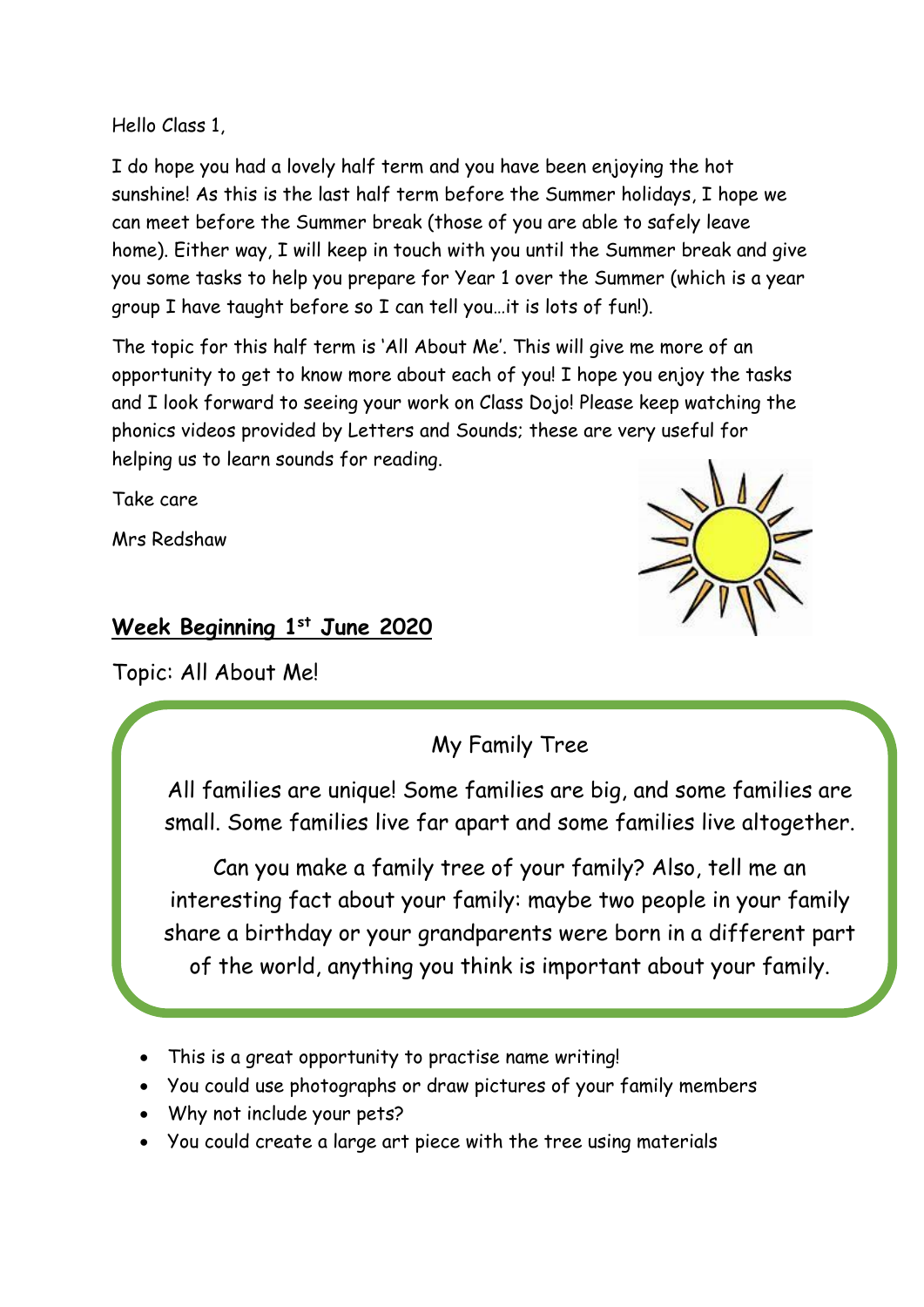# **Literacy:**

# We Are Family By Patricia Hegarty

**Link for video of story:** 

#### **https://www.youtube.com/watch?v=p2eX6truzs8**

Watch the video of this story with an adult on youtube. \*Please note, I do not expect children to use YouTube without the supervision of an adult. Due to age restrictions, children must not access Youtube by themselves\*.



### **Discussion led by adult:**

- Q. How are families different?
- Q. What activities do families like to do together? What activities do we do as a family?
- Q. How do families look after each other?
- Q. Could you hear any rhyming words?
- Q. What is a family? Why is family important?

Q. Ask your child if there are any words they are not sure of and explain their meaning.

#### **Task:**

Think about a special memory you have from an experience with your family. Can you write about the experience and say what happened and why it is a special memory for you? Draw/create a picture of the memory too.

Share this with people in your family and ask them to share one of their favourite family memories with you.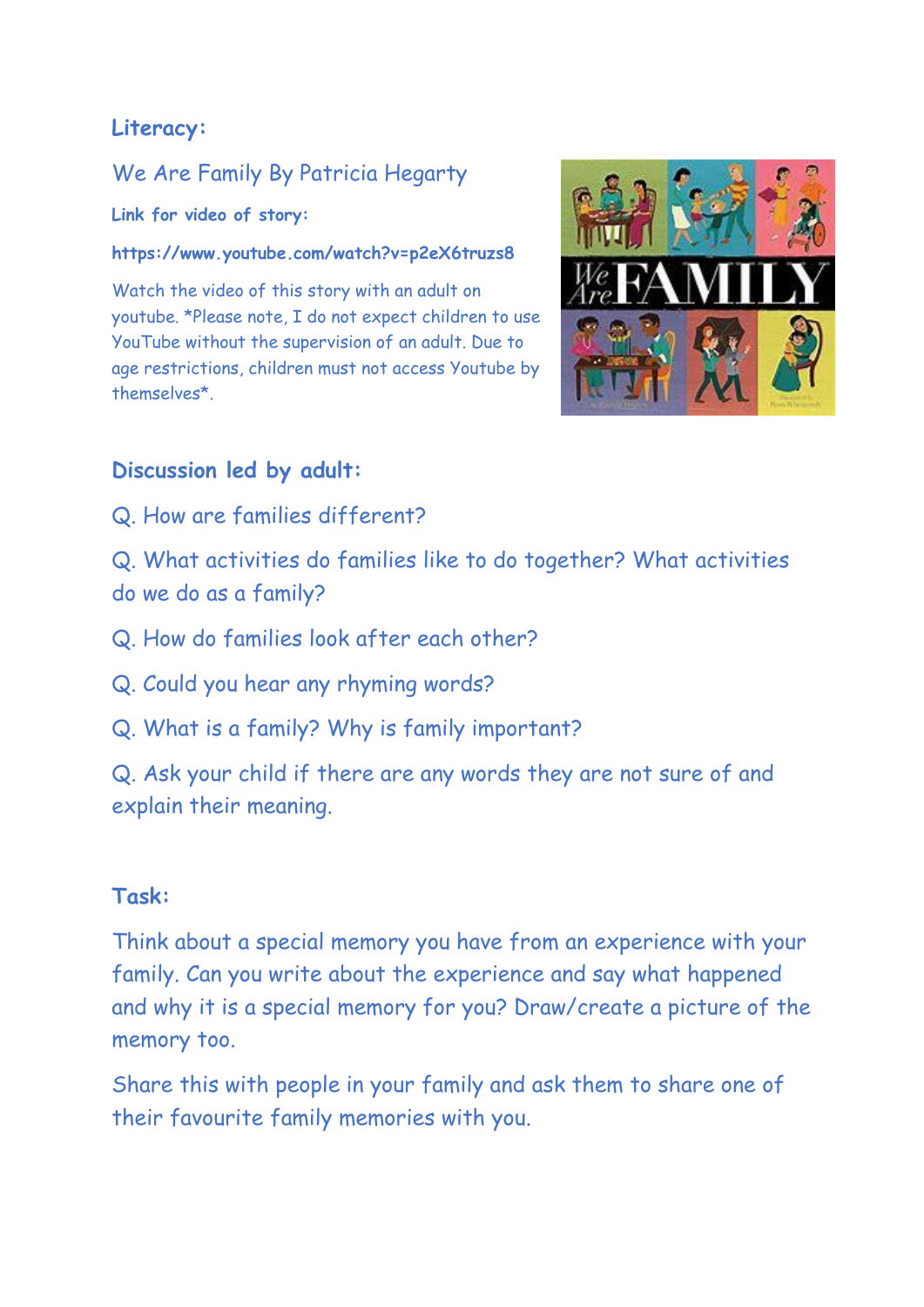When writing, try to use the phonics you know to spell and use the phonics sound mats provided to help you spell.



**Phase 2 Sound Mat** 

**Phase 3 Sound Mat** 



Something else to practise: can you use capital letters, finger spaces and full stops in your sentences? Don't forget to check you have formed your letters correctly and try to write on the lines. (There is lot's to remember when writing but once you've mastered one of these things you can try another).